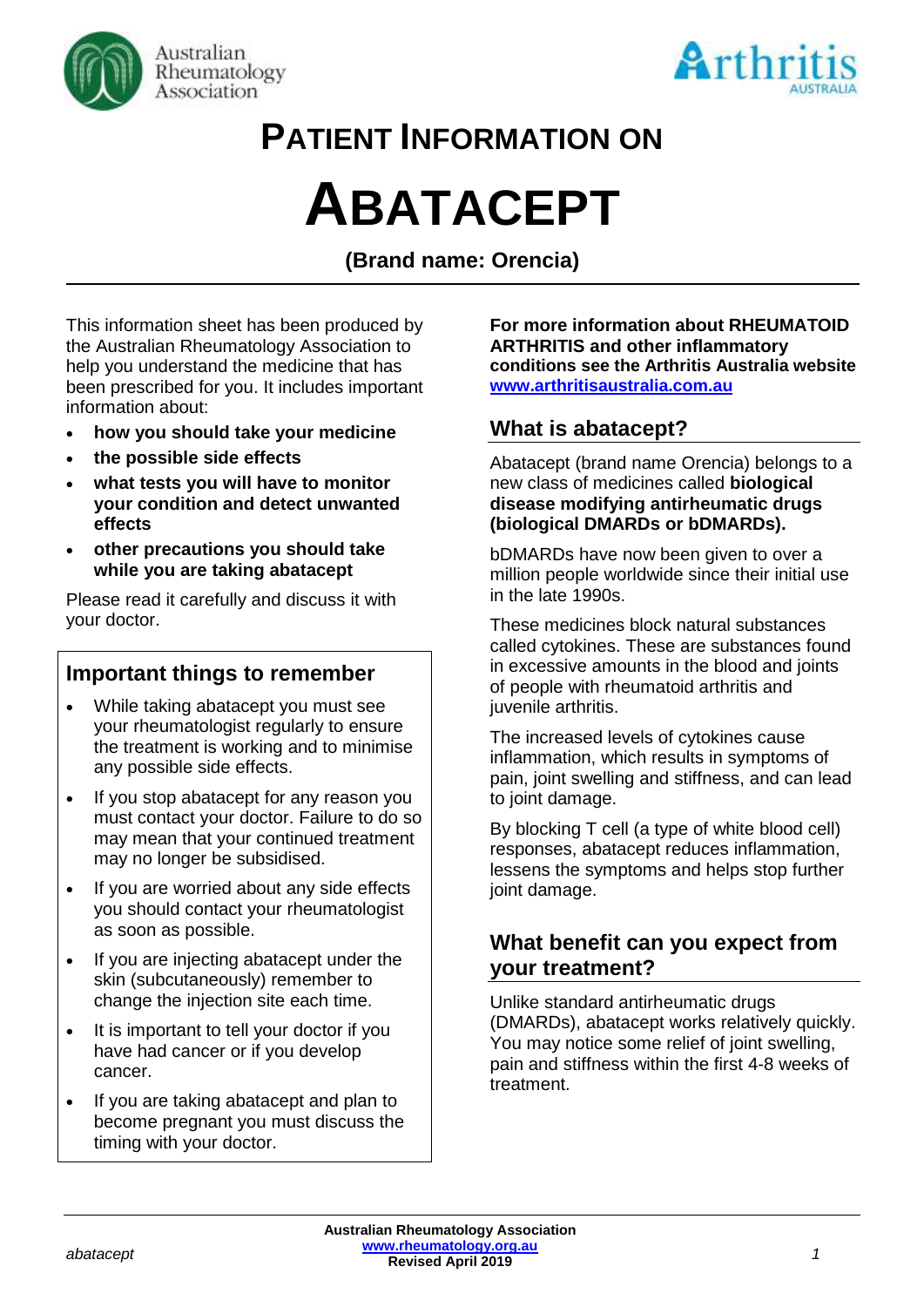# **Stopping abatacept**

If abatacept treatment is stopped for more than a few weeks there is a risk that your condition may worsen. Continue with your treatment unless advised by your doctor or unless side effects develop (see *Side effects*).

If you stop abatacept for any reason you **must** contact your doctor. Failure to do so may mean that your continued treatment may no longer be subsidised.

#### **How will your condition be monitored?**

In view of the current prescribing restrictions for all bDMARDs:

- Abatacept will only be started if your disease is active and if standard treatments have been unsuccessful.
- It will not be continued unless it helps your condition. This will be assessed at least 12 weeks after the start of treatment.
- Blood tests will be required during your treatment to monitor your condition and to determine the effectiveness of treatment.
- The frequency of blood tests will depend on what other medicines you are taking and what other illnesses you might have. Your rheumatologist will determine the frequency of tests required.

# **How is abatacept given?**

Abatacept is given as a drip (infusion) into the vein, or as an injection under the skin of the abdomen or thigh.

The infusion normally takes thirty minutes. This is followed by a one hour period of observation to make sure you don't have any side effects. Additional doses are usually given at 2 and 4 weeks after the first dose. Subsequent doses are usually given every 4 weeks.

When given as an injection under the skin (subcutaneous injection), doses are given weekly.

The treatment may still begin with a single dose given as an infusion (loading dose).

Abatacept is given in combination with the DMARD methotrexate.

#### *What is the dosage?*

For infusions the dose is based on the person's weight, so each person's dose may be different.

The subcutaneous dose is a standard 125mg weekly injection.

#### *Can other medicines be taken with abatacept?*

Abatacept may be used with other arthritis medicines including:

- other DMARDs such as methotrexate
- steroid medicines such as prednisolone or cortisone injections into the joint
- anti-inflammatory medicines (NSAIDs) such as naproxen (Naprosyn) or ibuprofen (Brufen, Nurofen)
- simple pain medicines such as paracetamol.

Abatacept cannot be used with other bDMARDs.

There are separate information sheets for the medicines mentioned above.

# **Are there any side effects?**

You might experience side effects with your treatment. Contact your doctor if you have any concerns about possible side effects. Many side effects disappear when abatacept treatment is stopped.

#### *Most common possible side effects*

- Common possible side effects include:
	- − *headaches, runny nose, dizziness or cough*
	- − *sore throat, heartburn or nausea*
	- − *back, arm or leg pain*
	- − *urine infections*
	- − *rash.*
- *Stomach and bowel discomfort* may also occur.
- As abatacept affects the immune system, *mild infections*, particularly of the upper respiratory tract (e.g. colds, sinusitis) may occur more frequently than usual. Treatment with abatacept may need to be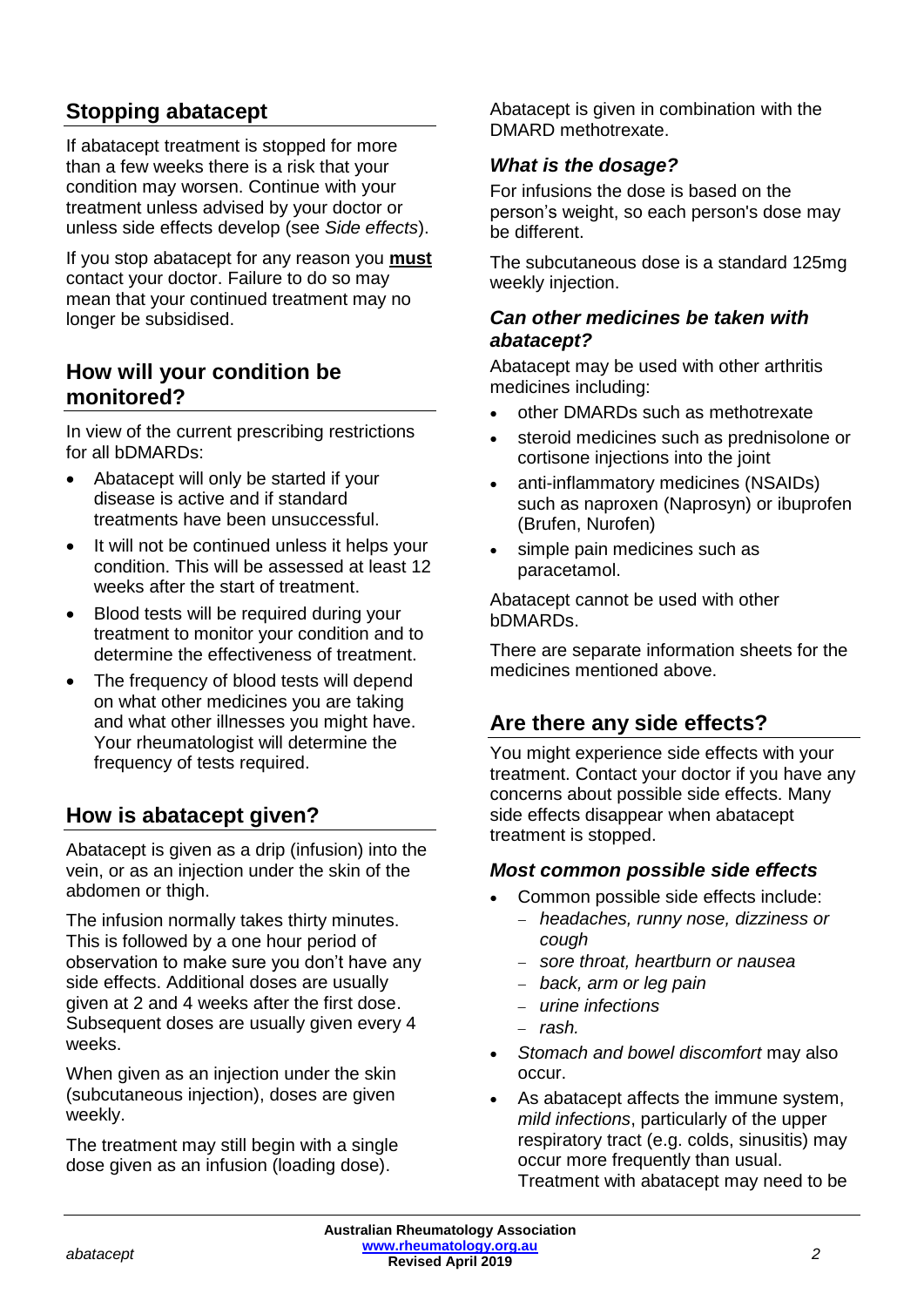temporarily stopped so contact your doctor for advice.

#### *Less common or rare possible side effects*

- Side effects can occur during the infusion itself. These may include *fever or chills, itch, chest pain, shortness of breath* or *changes in blood pressure*. These effects are more likely to occur during the first or second infusion.
- Mild pain, swelling, bruising or itching may occur at the injection site (for subcutaneous doses). It is therefore important to rotate the injection site.
- *Serious infections* such as tuberculosis (TB) are seen rarely, and screening for TB is needed before treatment begins (see *Precautions*).
- Rarely abatacept may cause an *allergic reaction* with itchy, red skin or a rash.
- It is still unclear from research if there is an increased risk of cancer due to abatacept treatment but registry data has been reassuring. (see *Precautions*).

#### **What precautions are necessary?**

#### *Infections*

- If you have an active infection of any kind, treatment with abatacept will not be given until the infection is treated successfully.
- Abatacept will not be given if you have active untreated tuberculosis (TB) or HIV (AIDS) infection as it is likely to make these conditions worse.
- If you have latent (inactive) TB preventative anti-TB treatment will be started at least 4 weeks before abatacept. The anti-TB treatment will usually need to be taken for 9 months.
- Hepatitis B or C infection may not necessarily exclude treatment.
- Because of the risks associated with infection the following tests may be conducted before commencing treatment with abatacept:
	- − blood tests for hepatitis B and C
	- − chest x-ray and two step Tuberculin Skin Test (Mantoux) or QuantiFERON blood test for tuberculosis (TB)

- HIV tests are required for those who are at risk of this infection.

#### *Precautions with other diseases*

• People with chronic lung disease (COPD) are not usually given abatacept but each case will be assessed individually.

#### *Use with other medicines*

- Abatacept can interact with other medicines. You should tell your doctor (including your general practitioner, rheumatologist and others) about all medicines you are taking or plan to take. This includes over the counter or herbal/naturopathic medicines.
- You should also mention your treatment when you see other health professionals.
- Abatacept does not increase the risk of side effects from low dose aspirin (taken for prevention of heart attack and strokes).
- The simple pain reliever paracetamol and combined pain medicines such as Panadeine and Panadeine Forte can be used while you are receiving abatacept treatment provided you take them as directed.

#### *Vaccines*

- If you are on abatacept it is recommended you should not be immunised with 'live' vaccines such as MMR (measles, mumps and rubella), OPV (oral polio virus), BCG (Bacillus Calmette Guerin), Herpes Zoster (Zostavax) or yellow fever. Talk with your rheumatologist before receiving any vaccines.
- Pneumovax and the combined yearly seasonal flu/swine flu vaccinations are safe and recommended to reduce your risk of those infections.

#### *Surgery*

If you require surgery for any reason, treatment with abatacept will be stopped before surgery.

It will be restarted again after the operation at a time determined by your surgeon and rheumatologist. Treatment will be restarted once the wound is healed and if there is no infection present.